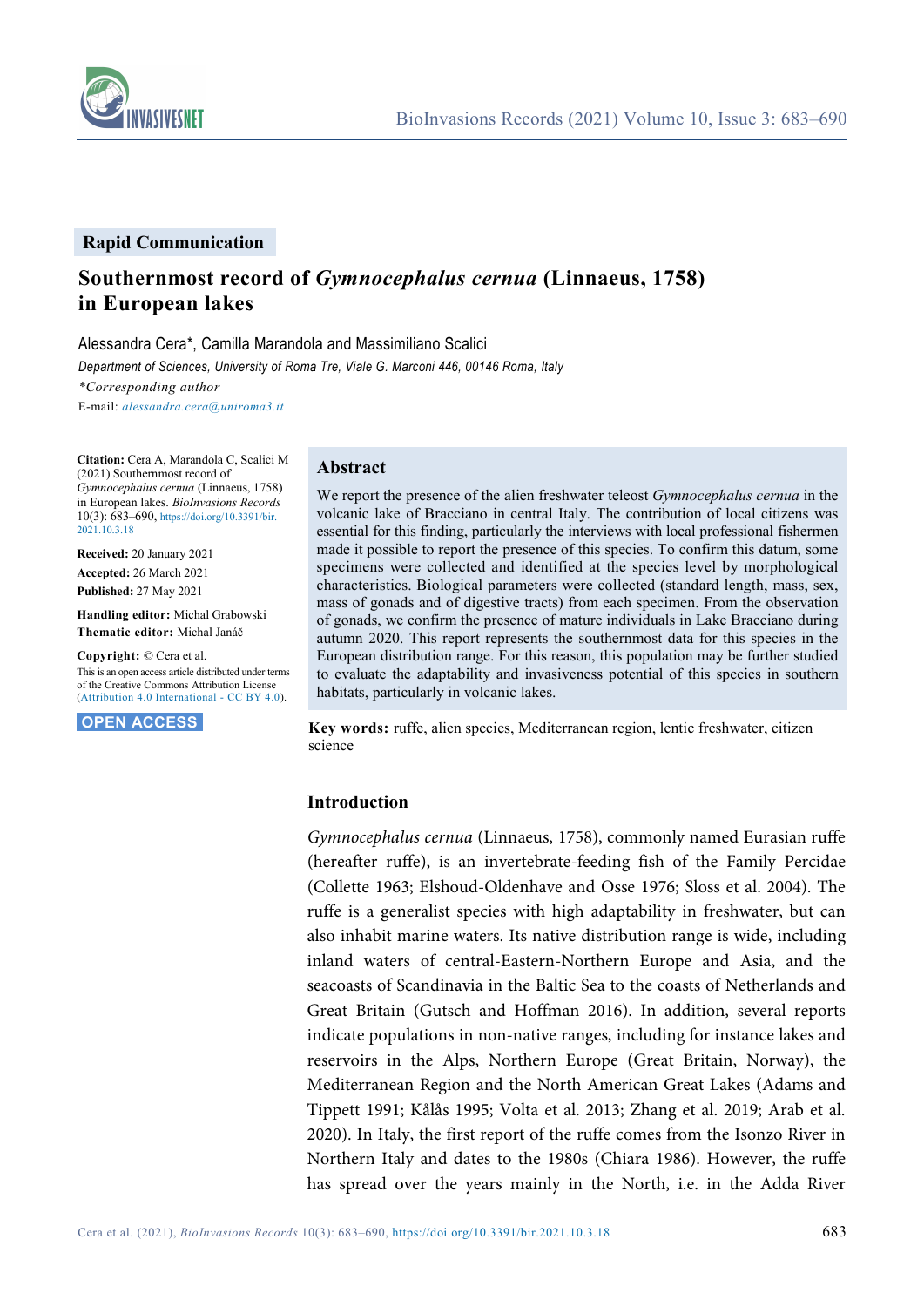(Chiozzi 1995) which is a tributary of Po River; in the Po river, which is the longest and largest Italian river system (De Curtis and Rossi 1999); in two small lakes, Ghirla and Mergozzo, in the catchment of Lake Maggiore (Volta et al. 2013); and in the lakes Corbara and Piediluco connected to Tevere River, which is the main river in central Italy and crosses the city of Rome (Carosi et al. 1998; Lorenzoni et al. 2007).

The geographic range of ruffe appears to be expanding to new water bodies in recent years. The factors causing its introductions are usually unknown, but may include shipping, bait bucket, and use of canals; however, it is quite sure that the occurrence of ruffe in the Great Lakes was due to ballast water (Gutsch and Hoffman 2016).

Ruffe is considered an invasive species in non-native habitats, in particular competing for its niche with other percids, causing a change of preferred habitat in *Perca fluviatilis* Linnaeus, 1758 and significantly slower growth in *Perca flavescens* (Mitchill, 1814) in laboratory experiments (Henseler et al. 2020; Newman et al. 2020). Indeed, even a field study provides an indirect observation of the negative impacts of ruffe on *P. fluviatilis* due to a high niche overlap (Lorenzoni et al. 2007).

Presence of *P. fluviatilis* is confirmed in the study area considered in this report (i.e. Lake Bracciano) (Costantini et al. 2018), causing concerns for the interactions with ruffe, if confirmed in the lake. Indeed, fishing activities may be impacted by the invasion of the ruffe as it has no economic relevance nowadays, although in the past it was regularly consumed and even considered a delicacy (Svanberg and Locker 2020). On the contrary *P. fluviatilis* is of great economic interest as it is also a local and tourist food resource, especially for tourists from the densely populated city of Rome (which has about 3 million inhabitants).

In this report we present and discuss the presence of *G. cernua* in Lake Bracciano.

# **Materials and methods**

# *Study area*

Lake Bracciano is an oligo-mesotrophic, warm monomictic, sub-circular volcanic lake, belonging to the volcanic tectonic depression of the Sabatini Volcanic District (Barbanti et al. 1996; De Rita et al. 1996; Margaritora et al. 2003). The lake is located at 42°7′31.90″N; 12°14′36.49″E at an altitude of 164 m a.s.l.; the surface is 57  $km^2$  with a water volume of 5050 10<sup>6</sup> m<sup>3</sup>; the mean depth is 88.6 m, while the maximum depth is 165 m; the mean water residence time is 137 years; the catchment area is  $147,483$  km<sup>2</sup> (Margaritora et al. 2003; Rossi et al. 2019). Minor springs introduce water into the lake, while the emissary river (River Arrone) is dry in the upper part, i.e. the one connecting with the lake surface water (Rossi et al. 2019). It is noteworthy reporting a drought event in 2017, which stressed the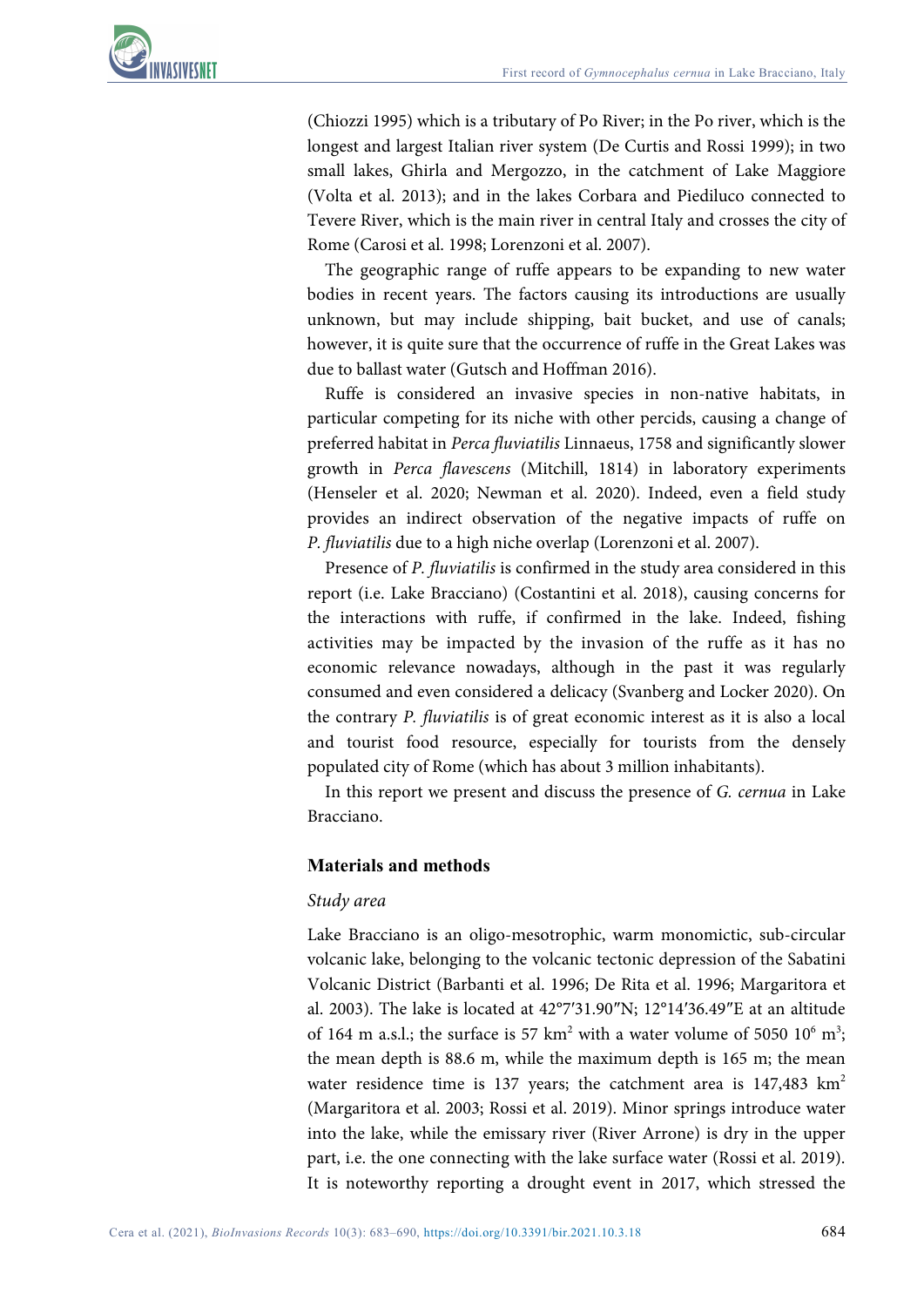

ecosystem of Lake Bracciano as the lake's water level touched 193 cm below the hydrometric zero (Rossi et al. 2019).

Lake Bracciano is the volcanic lake in central Italy with the best environmental quality if we analyse the zooplankton community, littoral vegetation, and macrobenthos (Margaritora et al. 2003). Chemical analyses of the water generally show good quality, although they also highlight high levels of fluoride, due to the volcanic origin of the lake, and a recent rise in nitrogen concentration (Catalani et al. 2006). Furthermore, species of conservation interest occur in the lake, e.g. *Rutilus rubilio* (Bonaparte, 1837) and *Padogobius nigricans* (Canestrini, 1867). In fact, Lake Bracciano is an area protected by national and international regulations (Regional Law number 36/99; Ministerial Decree 06/12/2016; Natura 2000 ecological network—Decision n. 2019/22 of the European Commission—document reference number C(2018) 8534; codes IT6030085 and IT6030010).

Regarding non-native species, we report the introduction in Lake Bracciano of the North-American centrarchids *Micropterus salmoides* Lacépède, 1802, *Lepomis gibbosus* (Linnaeus, 1758) (Marinelli et al. 2007), and (to be confirmed) *Lepomis macrochirus* Rafinesque, 1819 (Scalici *pers. comm.*).

## *Interview of local fishermen*

Nowadays, the use of interviews with local citizens with respect to establishing a connection with the scientific world is a common practice of citizen science (Ferreira-Rodríguez et al. 2021; Jesus et al. 2021). In this work, we contacted the local fishermen of a professional cooperative working in Lake Bracciano through the Regional Park. By the means of informal talking, we gathered information on the status of the different species of the lake based on the fishing abundance trends based on their experience. During this conversation, the fishermen highlighted the abundant presence of a new fish, which they called "*acerina*" (i.e. common name but not the accepted name of the genus *Gymnocephalus*). "*Acerina*" is perceived as a recent negative problem impacting unhooking activities due to its spines. Although this information fits with the description of *Gymnocephalus*, an accurate identification based solely on the interview was not possible.

### *Data collection from specimen*

The sampled *Acerina* specimens were collected by fishermen of Lake Bracciano while fishing commercial species on November  $27<sup>th</sup>$ , 2020. Thereafter, we provided a taxonomic identification. Scientific literature and atlas were used for the identification (Specziár and Vida 1995; Tsyba and Kokodiy 2017). The presence of the tapetum lucidum, which is a reflective layer of the retina that help in nocturnal vision, reported as a diagnostic parameter for the genus *Gymnocephalus* (Sandström 1999) was checked by observing the reflectance of the eye (Somiya 1980). We provide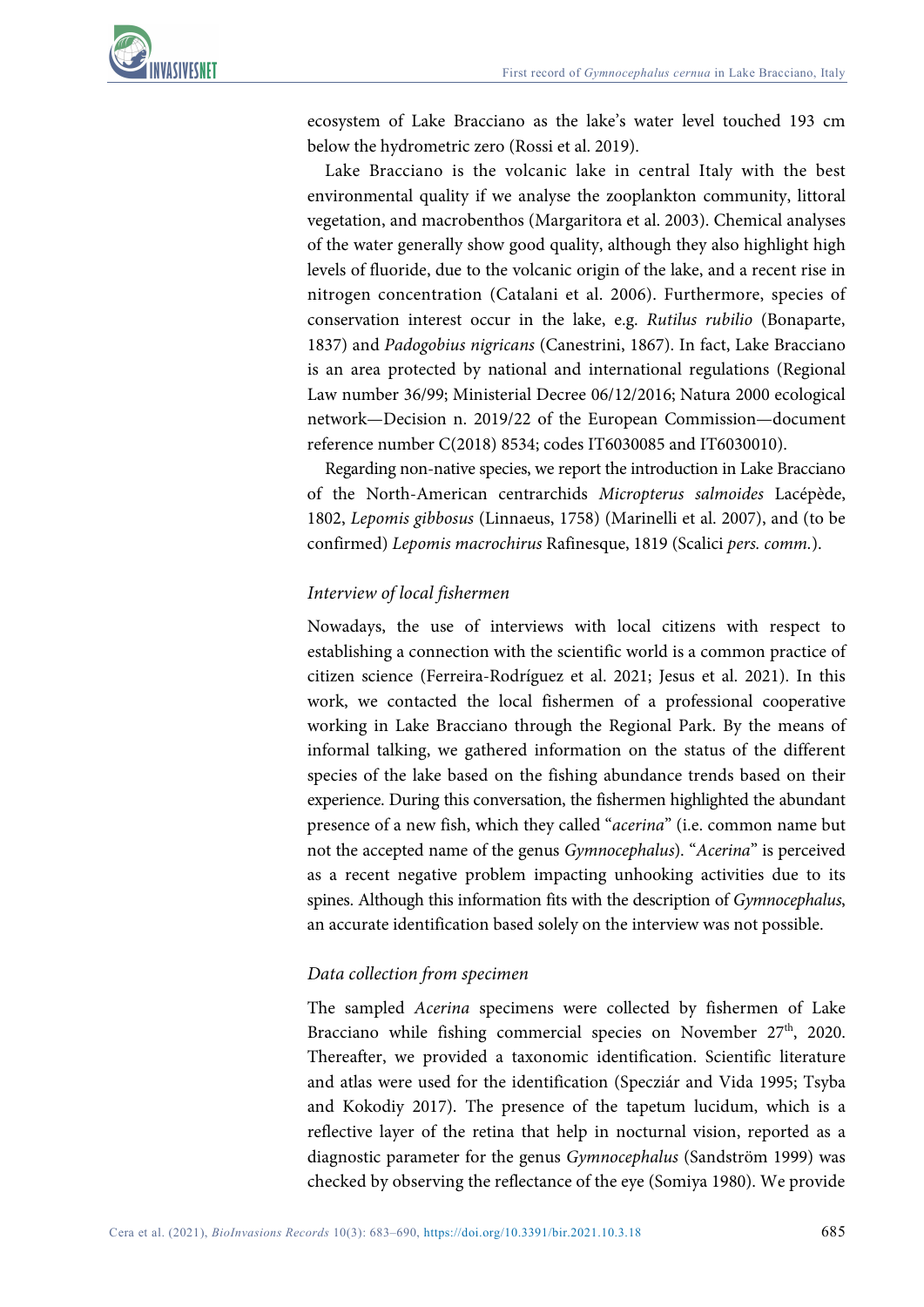



**Figure 1.** (A) Specimen of *Gymnocephalus cernua* collected from Lake Bracciano on November 2020. Standard length of the specimen shown: 11 cm. (B) Details of diagnostic parameter: the arrow indicates the opercle with one spine. Photograph by Camilla Marandola.

a photographic report of an entire specimen and the diagnostic parameter of the single spine of the opercle (Figure 1).

Biological data were collected from each specimen: standard length (cm); mass (g); sex; mass of gonads (g); mass of the gastrointestinal tract (g). Sexual maturity was visually determined by macroscopic observations of the gonads according to WKMATCH reference scale, which describes different stages of maturity: immature, developing, spawning, regressing, omitted spawning, and abnormal (ICES 2014). The gonadosomatic index (GSI) was calculated to provide baseline information on spawning in Lake Bracciano. The GSI is calculated by the following formula: GSI =  $100 \times$ gonad weight (g) / body weight (gut inclusive) (g). The age class of each specimen is proposed, based on the back calculated lengths in Lorenzoni et al. (2009), which analyses the age-length relationship of the assemblage of this species in Lake Piediluco, the report known as the closest to Lake Bracciano.

### **Results**

Seven specimens of "*Acerina*" were collected from the sampling. We can confirm that these specimens do belong to the genus *Gymnocephalus*, specifically *G. cernua* (Figure 1).

The biological data highlight that the individuals have a mean standard length of 10.6  $\pm$  1.1 cm; a mean total mass of 23.3  $\pm$  6.9 g; mean mass of gonads of 0.8  $\pm$  0.5 g; and mean mass of the gastrointestinal tract of 0.4  $\pm$ 0.2 g (Table 1). Adult specimens of both sexes were collected, with a prevalence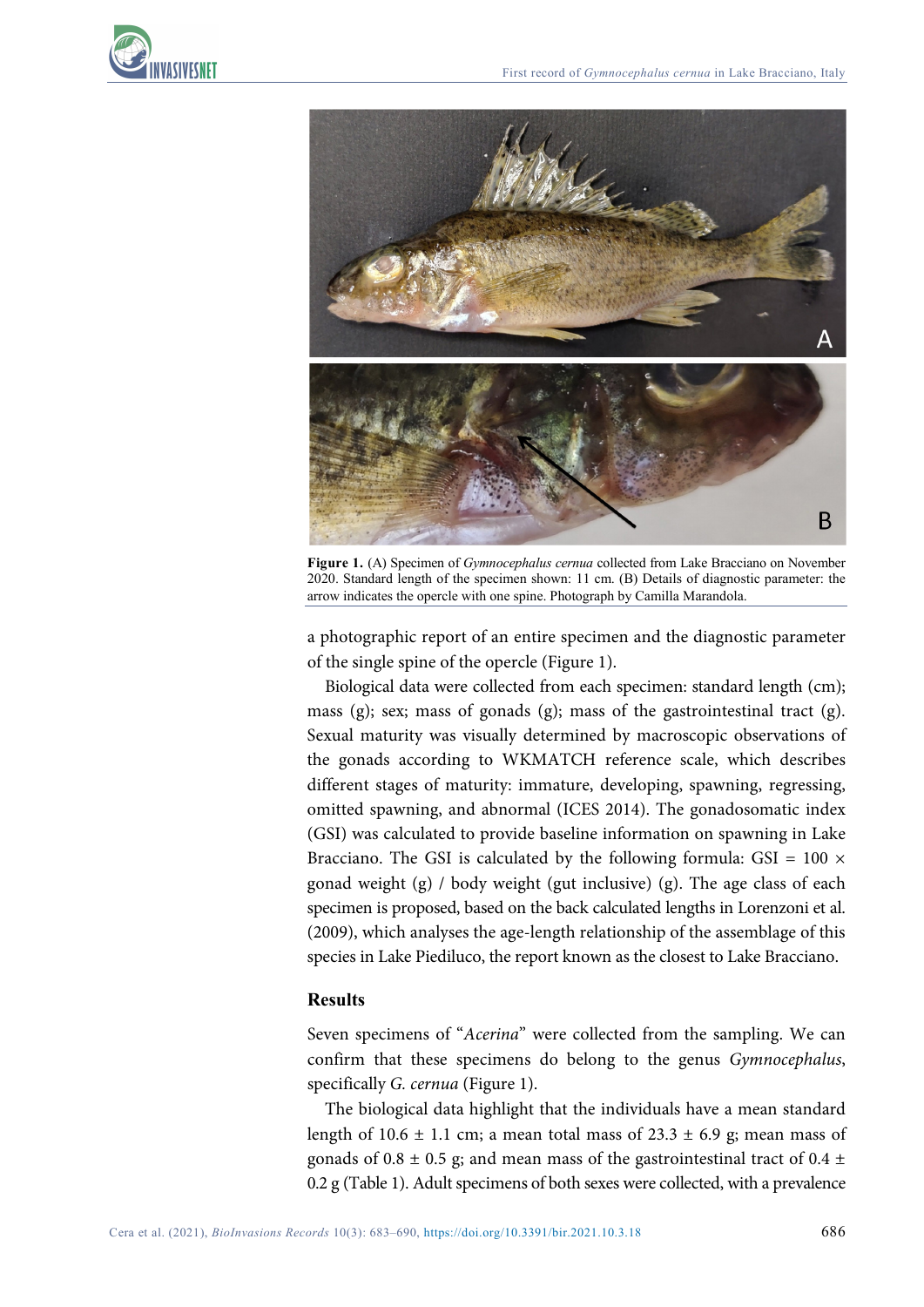

| Specimen           | Standard length<br>(cm) | Mass<br>(g) | <b>Sex</b> | Mass of gonads<br>(g) | Mass of the<br>gastrointestinal tract<br>(g) | Age<br>class       | GSI <sup>a</sup> | Maturity <sup>b</sup> |
|--------------------|-------------------------|-------------|------------|-----------------------|----------------------------------------------|--------------------|------------------|-----------------------|
| A <sub>1</sub>     | 11.0                    | 26.9        | F          | 0.8                   | 0.3                                          |                    | 3.0              | Developing            |
| A <sub>2</sub>     | 10.9                    | 28.1        | M          | 1.8                   | 0.7                                          | 3                  | 6.4              | Spawning              |
| A <sub>3</sub>     | 12.1                    | 30.4        | М          | 0.6                   | 0.6                                          | $3-4^\circ$        | 2.0              | Developing            |
| A <sup>4</sup>     | 8.8                     | 13.0        | F          | 0.4                   | 0.1                                          |                    | 3.1              | Immature              |
| A <sub>5</sub>     | 10.5                    | 21.2        | F          | 0.4                   | 0.3                                          | $1-2$ <sup>c</sup> | 1.9              | Immature              |
| A6                 | 9.6                     | 15.1        | F          | 0.7                   | 0.3                                          | $1-2$ <sup>c</sup> | 4.6              | Developing            |
| A <sub>7</sub>     | 11.3                    | 28.3        | F          | 0.9                   | 0.3                                          | 2                  | 3.2              | Developing            |
| Mean               | 10.6                    | 23.3        |            | 0.8                   | 0.4                                          |                    | 3.4              |                       |
| Standard deviation | 1.1                     | 6.9         |            | 0.5                   | 0.2                                          |                    | 1.6              |                       |

**Table 1.** Biological data collected from the specimen of *Gymnocephalus cernua.* The minimum and maximum values for each category are in bold.

a Gonadosomatic Index

 $<sup>b</sup>$  According to WKMATCH scale: Immature = A; Developing = B; Spawning = C.</sup>

<sup>c</sup> The age class is unsure as the value is outside the range of reference in the back calculations provided by Lorenzoni et al. 2009

of females (Table 1). The mean GSI is  $3.4 \pm 1.6$  (Table 1). Developing gonads were observed in females (A1, A6, A7) and a male (A3); two females (A4, A5) were labelled as immature; one male was spawning (A2) (Table 1). The individuals belong to different age classes, from 1 to 4 (Table 1). As the gonads of A5 are evaluated immature, A5 is probably aged 1 year (Table 1).

#### **Discussion**

The information collected from the specimens of *G. cernua* suggests that a stable population is established in Lake Bracciano, due to the presence of individuals of different age classes. The spawning period is usually assessed by the end of winter and eventually summer (Hokanson 1977). Accordingly, we found developing gonads in older females in our sample. However, we also found a mature male, which had mature gonads outside of the spawning seasons. It could be a late batch spawning, occurring in autumn instead of summer. However, a report evaluating the GSI of non-native *G. cernua* in a Norwegian lake indicates that males mature in October, some months earlier than females, which mature more gradually from September to the peak in April (Kålås 1995). A sampling conducted throughout the year could provide an overview of the reproductive cycle of *G. cernua* in Lake Bracciano.

The presence of *G. cernua* in Lake Bracciano describes the expansion of this species in central Italy beyond the River Tiber basin, where two reports indicate its occurrence, specifically in the Lakes Corbara and Piediluco respectively in 1998 and 2009 (Carosi et al. 1998; Lorenzoni et al. 2009). It is unsure if the range of *G. cernua* is expanding in central Italy due to the dispersion of individuals in the mentioned locations or due to another event of introduction, such as bait buckets. The origin of this population of *G. cernua* needs to be further confirmed, for instance by molecular analysis.

Regardless of the source, it can be expected that once in the lake, *G. cernua* may have found a favourable habitat. According to the scientific literature,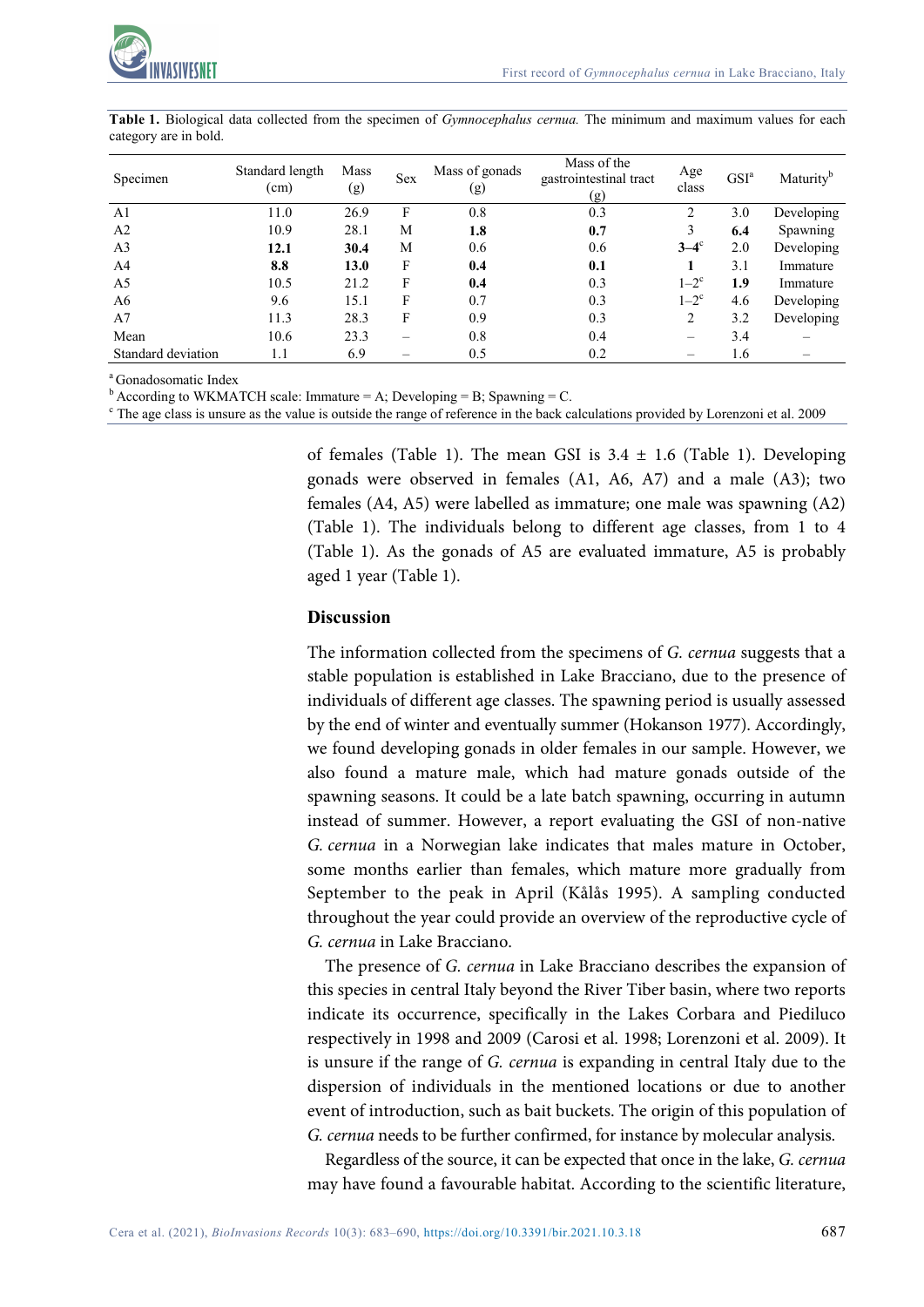

the ruffe is usually occurring in sandy or silty benthic habitats up to 200 m deep (Gutsch and Hoffman 2016). Lake Bracciano, which has a maximum depth of 165 m, provides these suitable habitats as its coasts are sandy while silty sediments can be found at greater depths. In addition, extreme events caused by climate change help the introduction of alien species (Walther et al. 2009), which is what may have happened at Lake Bracciano. The recent drought has stressed the communities living in the ecosystems of Lake Bracciano, thus potentially favouring alien species such as the ruffe. In this regard, we propose two aspects that could have favoured ruffe: the creation of suitable habitats and the lower resistance of competitors or predators. Lake Bracciano is considered a semi-closed space due to the loss of contact with the sea, because of its emissary drought, and by the presence of small tributaries. Inland lakes, particularly isolated, are especially vulnerable to ruffe adverse effect (Gutsch and Hoffman 2016).

The adaptability of *G. cernua* to the Mediterranean region is of regional relevance as it seems that *G. cernua* is expanding to Southern Countries. Indeed, a recent report confirms its presence in Algeria (Arab et al. 2020). The impacts of ruffe on Mediterranean ecosystems are rarely studied. Only one study is available from the current scientific literature and assesses that the niche of *G. cernua* and *P. fluviatilis* overlap, especially in the young age classes, thus possibly representing a cause of the negative trend of the population of *P. fluviatilis* in the examined lake (Lorenzoni et al. 2007).The recent expansion of *G. cernua* into Mediterranean freshwater needs to be thoroughly monitored in future years to evaluate whether conservation measures are to be taken to protect the local biodiversity.

In regard to effective monitoring assessment, a timely report of new introductions of *G. cernua* is mandatory for an up to date analysis of its range. Citizen science, particularly interviews with local professional fishermen, can be a valuable aid in gathering preliminary information on recent changes in the fish community and, more in general, can provide insights into the health status of the freshwater body.

### **Conclusions**

We report the presence of *Gymnocephalus cernua* in Lake Bracciano, a volcanic lake in central Italy, representing the southernmost record for European lentic freshwater according to the available scientific literature. It is suggested that the expansion of *G. cernua* in the Mediterranean region will be closely monitored in future years. Indeed, this species has a great adaptability as it is a temperature generalist species, able to adapt its diet based on the available food resources and a competitor in the dark due to its enhanced nocturnal vision. At all the sites of occurrence, *G. cernua* has the potential to negatively affect other species, including the native ones. This causes concerns for the conservation of protected species and habitats in a biodiversity hotspot such as the Mediterranean biogeographic region.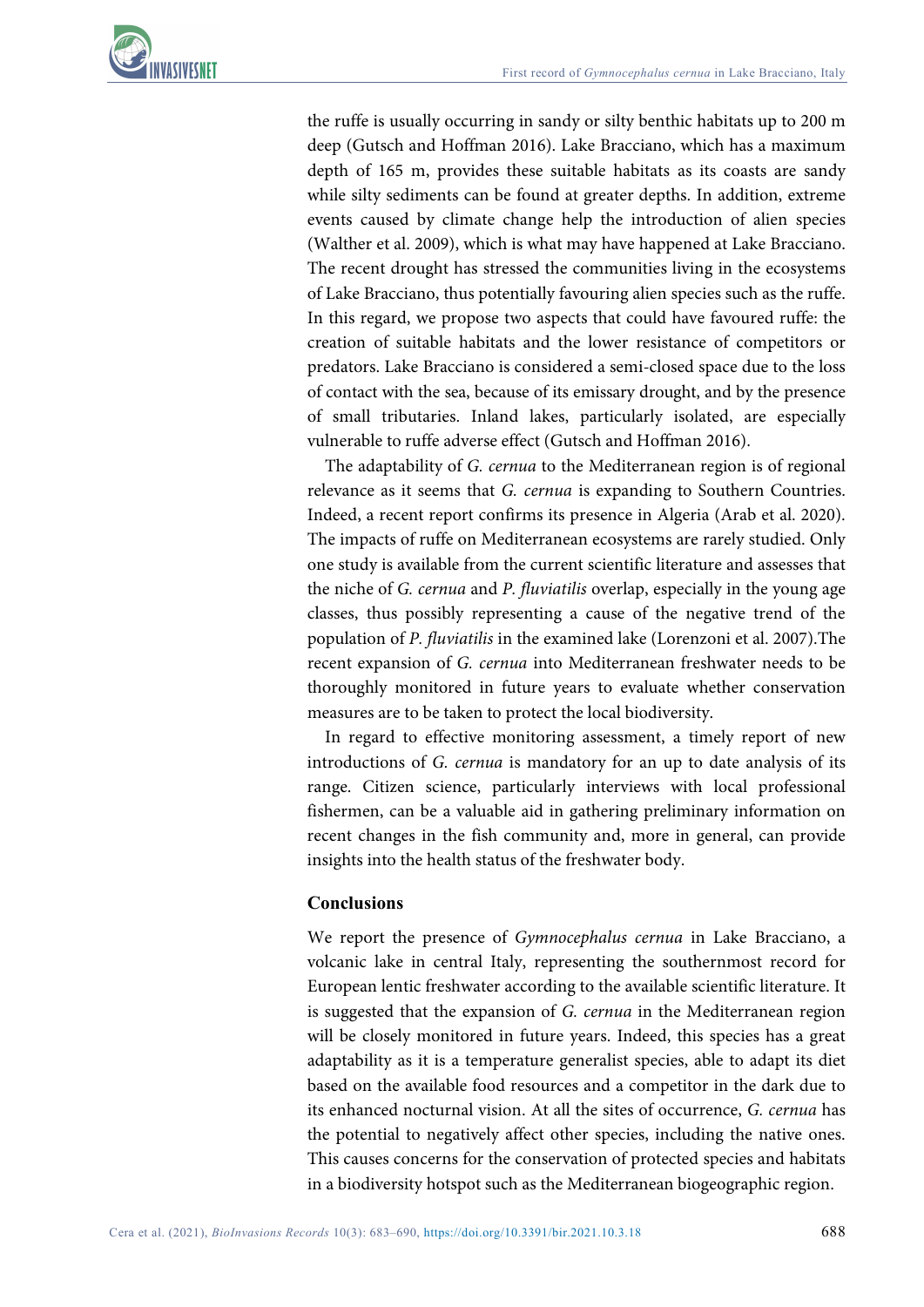

#### **Acknowledgements**

We would like to thank the fishermen of "Cooperativa pescatori di Bracciano soc. coop. a rl" for the collaboration and Zoe Olivieri for her support during laboratory activities. We also thank two anonymous reviewers for their constructive comments, which improved the manuscript.

#### **Funding Declaration**

This investigation was supported by funds of Ministry of Education, University and Research for the base research individual activities, and by the Grant of Excellence Departments, MIUR-Italy (Article 1, Paragraphs 314-337, Law 232/2016). The funders had no role in study design, data collection and analysis, decision to publish, or preparation of the manuscript.

#### **References**

- Adams CE, Tippett R (1991) Powan, *Coregonus lavaretus* (L.), ova predation by newly introduced ruffe, *Gymnocephalus cernuus* (L.), in Loch Lomond, Scotland. *Aquaculture Research* 22: 239–246[, https://doi.org/10.1111/j.1365-2109.1991.tb00513.x](https://doi.org/10.1111/j.1365-2109.1991.tb00513.x)
- Arab IY, Arab A, Kara HM (2020) Range expansion of the ruffe (*Gymnocephalus cernuus*) to the southern Mediterranean: First record in Koudiat Medouar reservoir, Algeria. *Journal of Applied Ichthyology* 36: 705–708,<https://doi.org/10.1111/jai.14070>
- Barbanti L, Pompilio L, Ambrosetti W (1996) Morphometry and thermal stratification in Italian lakes. 2. The "Depth Ratio" as a predictive index of thermal structures. *Memorie Istituto Italiano di Idrobiologia* 54: 31–42
- Carosi A, Dörr M, Giovinazzo G, Lorenzoni M, Mearelli M (1998) *Gymnocephalus cernuus*  (Linnaeus, 1758) (Osteichthyes, Percidae) nel bacino del fiume Tevere. [http://www.entetutelapesca.](http://www.entetutelapesca.it/export/sites/default/it/istituzionale/documentazione/Pubblicazioni/quaderni_ETP/1998/04volume27.pdf) [it/export/sites/default/it/istituzionale/documentazione/Pubblicazioni/quaderni\\_ETP/1998/04volume27.pdf](http://www.entetutelapesca.it/export/sites/default/it/istituzionale/documentazione/Pubblicazioni/quaderni_ETP/1998/04volume27.pdf) (accessed 5 January 2021)
- Catalani A, Medici F, Rinaldi G (2006) Bracciano's Lake waters: an experimental survey on the surface layer pollution. *Annali di Chimica* 96: 743–749[, https://doi.org/10.1002/adic.200690076](https://doi.org/10.1002/adic.200690076)
- Chiara G (1986) Prima segnalazione di *Acerina* (*Gymnocephalus*) *cernua* L. (Osteichthyes Perciformes) per l'Italia. *Quaderni Ente tutela Pesca Udine* 13: 59–60
- Chiozzi G (1995) Prima segnalazione di *Blicca bjoerkna* (Osteichthyes, Cyprinidae) per l'Italia e presenza di *Acerina cernua* (Osterichthyes, Percidae) in una lanca del basso corso dell'Adda (Provincia di Lodi). *Atti Società italiana di Scienze naturali del Museo civico di Storia naturale di Milano* 134/1993 (II): 313–315
- Collette BB (1963) The Subfamilies, Tribes, and Genera of the Percidae (Teleostei). *Copeia* 1963: 615,<https://doi.org/10.2307/1440961>
- Costantini ML, Carlino P, Calizza E, Careddu G, Cicala D, Sporta Caputi S, Fiorentino F, Rossi L (2018) The role of alien fish (the centrarchid *Micropterus salmoides*) in lake food webs highlighted by stable isotope analysis. *Freshwater Biology* 63: 1130–1142, [https://doi.org/](https://doi.org/10.1111/fwb.13122) [10.1111/fwb.13122](https://doi.org/10.1111/fwb.13122)
- De Curtis O, Rossi R (1999) Prima segnalazione di Acerina *Gymnocephalus cernuus* (Linneo, 1758) (Osteichthyes, Perciformes) nelle acque interne della Provincia di Ferrara. *Annali del Museo civico di Storia naturale di Ferrara* 2: 89–90
- De Rita D, Di Filippo M, Rosa C (1996) Structural evolution of the Bracciano volcano-tectonic depression, Sabatini Volcanic District, Italy. *Geological Society, London, Special Publications* 110: 225–236,<https://doi.org/10.1144/GSL.SP.1996.110.01.17>
- Elshoud-Oldenhave MJW, Osse JWM (1976) Functional morphology of the feeding system in the ruff - *Gymnocephalus cernua* (L. 1758) - (Teleostei, Percidae): feeding in the ruff. *Journal of Morphology* 150: 399–422[, https://doi.org/10.1002/jmor.1051500210](https://doi.org/10.1002/jmor.1051500210)
- Ferreira-Rodríguez N, Pavel AB, Cogălniceanu D (2021) Integrating expert opinion and traditional ecological knowledge in invasive alien species management: *Corbicula* in Eastern Europe as a model. *Biological Invasions* 23: 1087–1099, [https://doi.org/10.1007/](https://doi.org/10.1007/s10530-020-02420-4) [s10530-020-02420-4](https://doi.org/10.1007/s10530-020-02420-4)
- Gutsch M, Hoffman J (2016) A review of Ruffe (*Gymnocephalus cernua*) life history in its native versus non-native range. *Reviews in Fish Biology and Fisheries* 26: 213–233, <https://doi.org/10.1007/s11160-016-9422-5>
- Henseler C, Nordström MC, Törnroos A, Snickars M, Bonsdorff E (2020) Predation risk and competition affect habitat use of adult perch, *Perca fluviatilis*. *Journal of Fish Biology* 96: 669–680,<https://doi.org/10.1111/jfb.14258>
- Hokanson KEF (1977) Temperature requirements of some percids and adaptations to the seasonal temperature cycle. *Journal of the Fisheries Board of Canada* 34: 1524–1550, <https://doi.org/10.1139/f77-217>
- ICES (2014) Report of the Workshop for maturity staging chairs (WKMATCH), 11-15 June 2012, Split, Croatia. ICES CM 2012/ACOM: 58, 57 pp